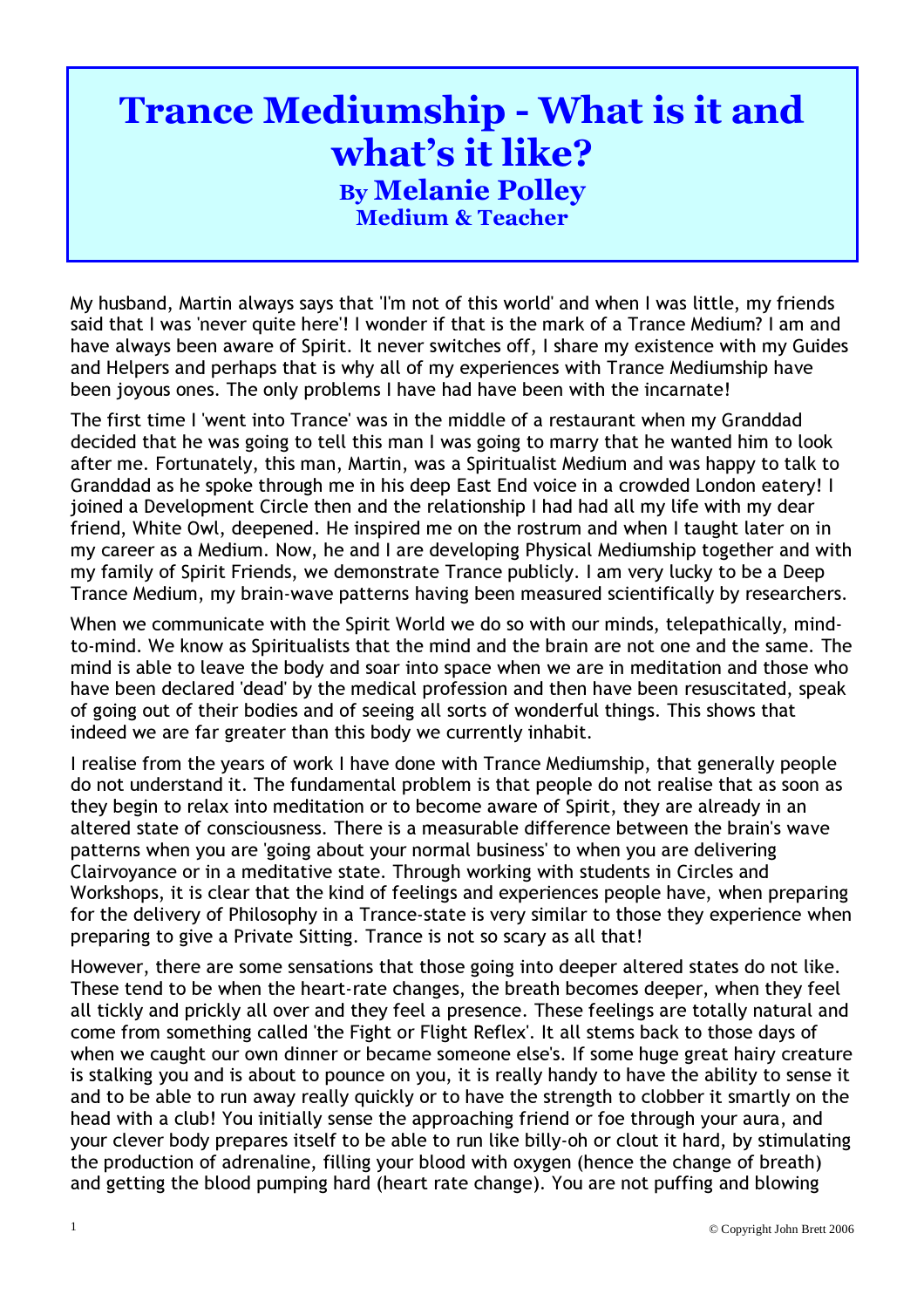like a steam engine and thumping away in your chest because some Spirit is about to take your body over! If the Medium can calm the body and gets to know the Trance Control, there is no problem.

Deep-Trance is a rare thing. There are a few of us about and there are loads of Trance Mediums and Spiritualists who think that the only form of Trance Mediumship is Deep-Trance Mediumship. This is not the case. I reiterate, as soon as you are beginning to become aware of something beyond the material, you are in an altered state of consciousness. Trance means 'altered state of consciousness'. Unfortunately, a lot of Mediums who are delivering wonderful philosophy and teachings from Spirit but are aware of what is going on as they speak, feel that they cannot be honest about that awareness. They believe that if they are in Trance, they have to be unaware all of the time. I am a Deep-Trance Medium because some of the time I am completely and utterly unaware of what is going on. People say that I have said something or other and I really do not remember. Sometimes, I can hear what is being said but I cannot do anything about it. Sometimes I am floating around the room looking at people. Sometimes, I go to a wonderful cave under a waterfall. I lose hours when I am doing a public Trance Demonstration. There have been loud bangs and crashes and everyone has taken off except me! You know life is a flowing, moving thing, and so is Trance.

I remember a lady telling me once that Deep -Trance was a thing of the past and that Spirit had told her that all Trance work would be done with the Medium being fully aware. They must have missed me. Another lady told me that Trance was boring because the Control did not talk to her. Another time I demonstrated Non-independent Direct Voice and Trance and no-one had heard my own personal voice. After the Demonstration, I went to the lavatory, obviously unseen by the lady who followed me in. We struck up a conversation as I was in the cubicle and she was outside and she asked me what I thought of the Demonstration? I was a bit dumbstruck by this question but she went on to tell me that she thought the Medium was a fake because she must have had a manly voice anyway for 'that voice' to have come out of her mouth. I responded in my apparently sweet girly voice, so they say, (ahem), that I was going to be a while and maybe she should use the gents!

What is Trance? It is when a Medium is in an altered state of consciousness and steps aside sufficiently for a Spirit Guide to use the Medium's forms of expression and communication, to link the two worlds together. The more the Medium steps away, the more the Trance Control can deliver his/her message with the least interference from the mind of the Medium.

What's it like? Great!

## **The Brainwave Patterns**

Brainwaves - a measurable electrical impulse in the brain. This impulse is measured as a unit of frequency in Hertz (Hz): one Hertz is one cycle every second - 1 Hz. 10 cycles per second is 10 Hz.

As we move into the altered states of consciousness, our brainwave frequency changes, and slows down, as we go into deeper and deeper altered states. This has been scientifically measured by researchers using proper instruments whilst mediums have gone into altered states and into Trance.

Without wishing to scare anyone, it has been proved that a Deep Trance Medium can reach the Delta state, which is also the state that people reach at the point of 'death': and as impossible as this sounds, it has been measured. Melanie Polley took part in experiments recently and was one of the mediums tested.

Listed below is a table showing the different altered states, the measured brainwaves, and the state of mind of an individual who would be experiencing these altered states.